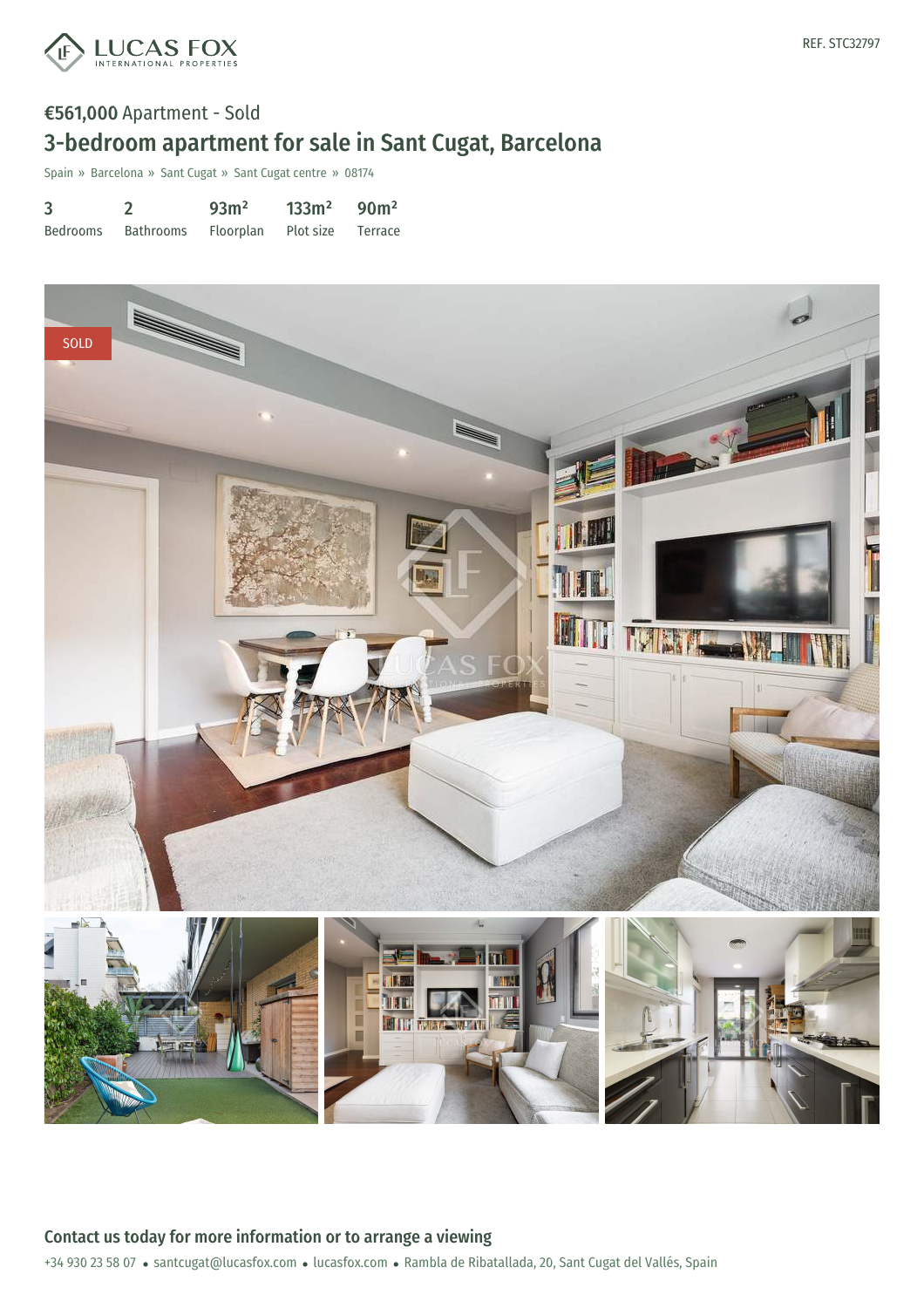

# €561,000 Apartment - Sold 3-bedroom apartment for sale in Sant Cugat, Barcelona

Spain » Barcelona » Sant Cugat » Sant Cugat centre » 08174

| 3        |           | 93 <sup>m²</sup>            | $133m^2$ 90m <sup>2</sup> |  |
|----------|-----------|-----------------------------|---------------------------|--|
| Bedrooms | Bathrooms | Floorplan Plot size Terrace |                           |  |

#### OVERVIEW

## Exclusive ground floor with large terrace and direct access to the community area and pool in Volpelleres, Sant Cugat del Valles.

Great ground floor apartment of 133 m² with a large L-shaped terrace, in one of the best residential communities in Volpelleres.

The property has a living room with direct access to the terrace, a large fully equipped kitchen, connected to the living room through a sliding door and with access to a wing of the terrace.

The night area is made up of 3 bedrooms, all exterior facing, a double bedroom with a complete bathroom and access to the terrace, and two medium-sized bedrooms that share a complete bathroom.

It was built in 2007 with very high qualities and is presented in perfect condition. It has natural gas heating, aerothermal system installed in all rooms, double-glazed climallt windows.

Two parking spaces and a storage room are included.



[lucasfox.com/go/stc32797](https://www.lucasfox.com/go/stc32797)

Garden, Swimming pool, Terrace, Private garage, Natural light, Parking, Air conditioning, Heating, Pet-friendly, Storage room